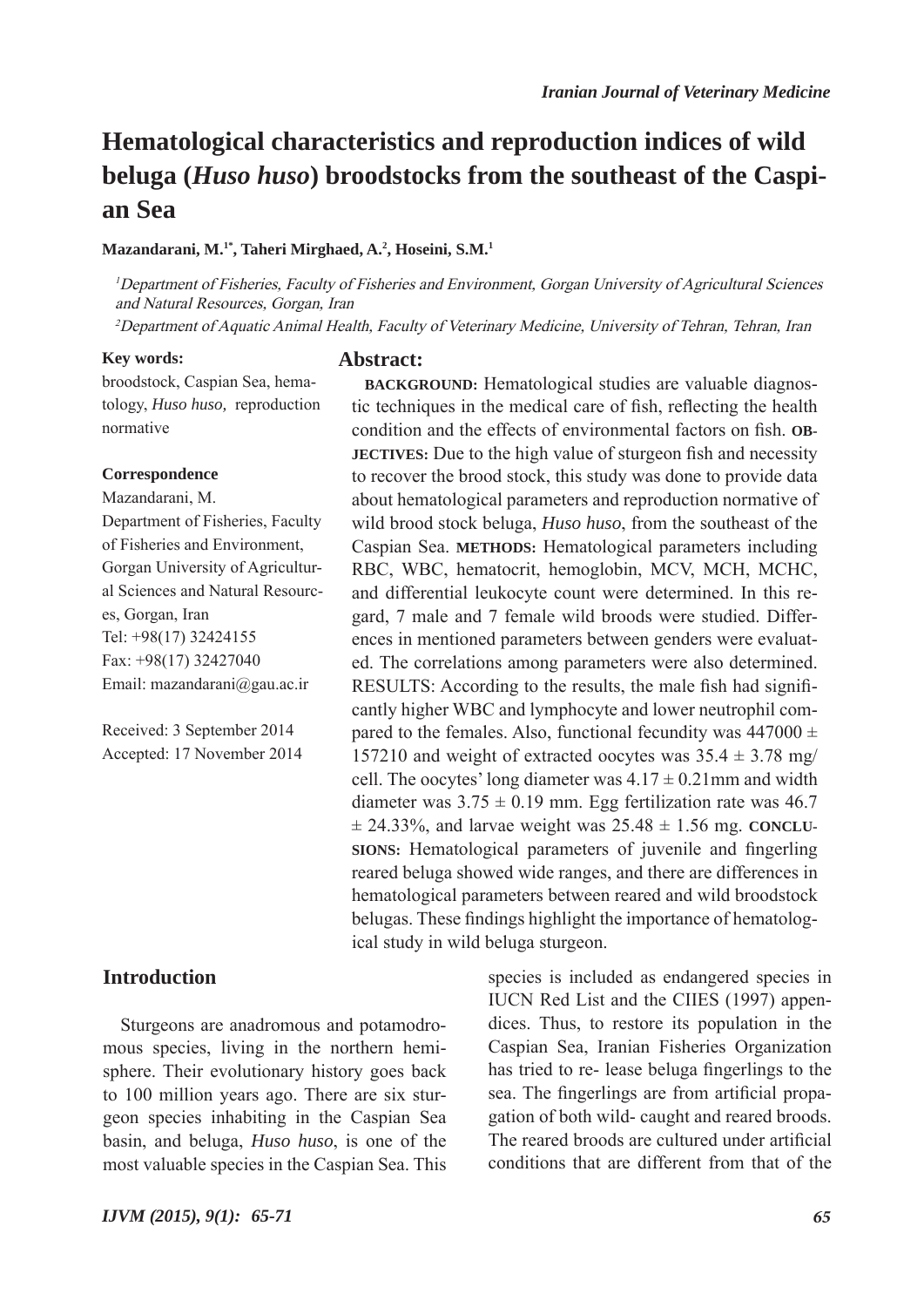wild. They are fed by artificial diet, which is different quantitatively and qualitatively from natural foods. Therefore, it is supposed that wild fish have different physiological characteristics compared to reared ones.

Because of the high value of caviar and meat of sturgeons, conservation of this species is necessary; therefore, information on clinical and preclinical conditions can be used for health management purposes. Hematologic data are not easy to use in fish health monitoring because of the difficulty of obtaining samples, the challenges involved in evaluating hemograms, and the lack of meaningful reference intervals to aid in interpretation (Clauss et al., 2008). Such problems are more pronounced in sturgeons because of large body size and low number of available specimens. Therefore, hematological studies are valuable diagnostic techniques in the medical care of these fish; they can reflect health condition of the fish and the effect of environmental factors on them (Bahmani et al., 2001). These parameters can be used to evaluate the effect of different stressors such as hypercapnia, hypoxia, and water pollutants (ammonia, nitrite and heavy metals) on the fish (Barton, 2002; Wendelaar Bonga, 1997). On the other hand, hematological parameters may be sex-dependent (Hickey, 1982; Murray, 1984). Thus, these parameters should be studied in each sex, separately. There are few studies on broodstock and premature beluga hematological reference interval, and just reared fish at different ages (most in juvenile ages) were studied (Ahmdifar et al., 2001; Bahmani et al., 2001; Ghomi et al., 2011; Khajepour et al., 2011; Mohammadi Zarajabad et al., 2009; Yousefi et al., 2012; Akrami et al., 2013). Hence, it is necessary to monitor hematological parameters of beluga for artificial propagation and the restocking program. The present study aimed to investigate the hematological characteristics of wild-caught beluga, separately for each gender along with their artificial reproduction indices.

# **Materials and Methods**

**Subjects:** In this study, 7 wild male and 7 wild female beluga (broodstock) were caught from the southeastern part of the Caspian Sea by gill net (it was difficult to collect more samples because of low quantity of wild sturgeon in the Caspian Sea). The fish were transferred to propagation center and were kept in circular concrete pool for 3 days. Water dissolved oxygen was  $5.8 \pm 1$  ppm. The fish were monitored for abnormality, and healthy fish were selected for examination (all fish were ready to spawning) and sampling was done before propagation activity.

**Sampling and hematological study:** The fish were anesthetized with 150 ppm clove oil before sampling. Blood samples were taken by heparin-coated 10 ml syringe (21 gauge needle) from caudal vein for hematological analysis. Blood samples were transferred to lab on ice bag for hematological analysis.

Red blood cell (RBC) and white blood cell (WBC) were counted using Neubaeur hemocytometer in standard techniques. RBC (×106/ mm3) and leukocytes (in 1mm3) were enumerated with 1:100 dilution in Dacie's fluid (Blaxhall and Daisley 1973; Dacie and Lewis, 2001). Hematocrit (Hct) was determined by the standard microhematocrit method and expressed as percentages (Sniesz-ko 1960). The amount of hemoglobin (Hb) was determined according to cyano\_methemoglobin procedure using available commercial kit (Pars Azmun Co. Tehran, Iran). Hb content was expressed as milligram per deciliter (Drabkin and Austin, 1935). Mean corpuscular volume (MCV), mean corpuscular hemoglobin (MCH), and mean corpuscular hemoglobin concentration (MCHC) were calculated based on the method described by Dacie and Lewis (2001). MCV was expressed in femtoliters (fl), MCH value was given in picogram (pg), and MCHC was expressed in grams per deciliter. Blood smears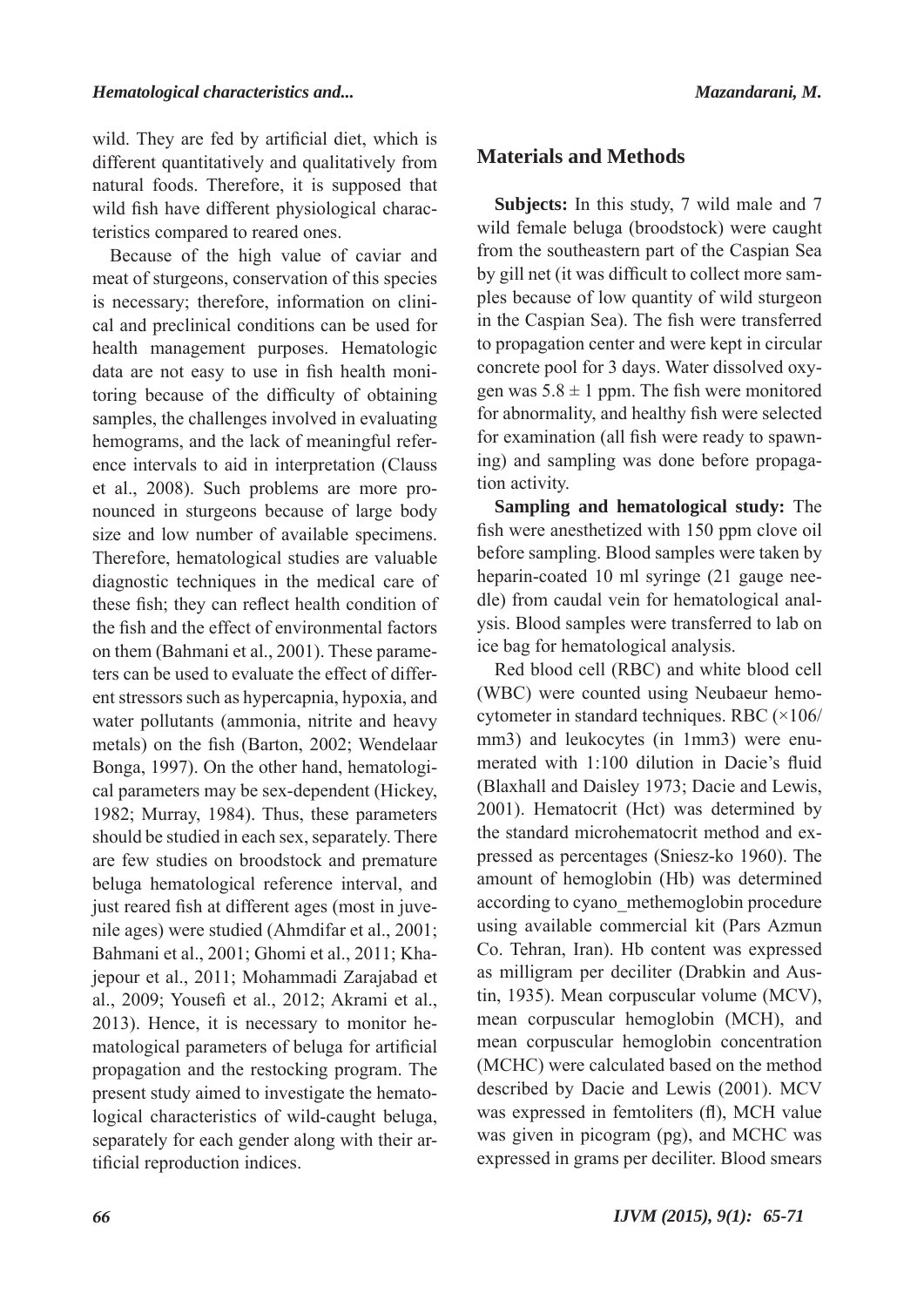were dried at the room temperature, fixed with absolute methanol and stained with Wright– Giemsa solution. Afterward, 200 leukocytes were determined and differential leukocyte counts were recorded as percentage. Cells were identified on the basis of morphology and cell structure (Rowley 1990).

**Reproduction normative:** After biometric activity on breeders, functional fecundity was estimated by gravimetric method as explained by Biswas (1993). Fertilization rate of spawn in each female was determined by visual counting of the number of fertilized10 grams of eggs in Petri dish under microscope. To determine spawns' diameter, 100 spawns were sampled and the largest and smallest diameter of the eggs were measured. To evaluate the weight of spawn and hatched larvae, 10 grams of spawn or larvae were sampled and the numbers of specimens were counted.

**Statistical analyses:** Data were analyzed using SPSS software version No. 16. The normality of distribution was tested with the Kolmogorov– Smirnov test, and t-test was used to determine the presumptive differences between the sexes depending on the mentioned variables. Pearson's correlation coefficient was applied to show correlation between the variables. p<0.05 was considered significant. Data were presented as mean  $\pm$  SD.

# **Results**

Results of the hematological parameters of the wild great sturgeon for males and females are presented in Table1. According to the results, the females had significantly lower WBC  $(24900 \pm 547 \text{ vs. } 23042 \pm 1375)$ , lymphocyte percentage (72.80  $\pm$  1.10 vs. 68.40  $\pm$  1.14) and higher neutrophil percentage  $(21.40 \pm 1.14 \text{ vs.})$  $18.60 \pm 0.55$ ) compared to the males. There was no significant difference in the other hematological parameters (Hb, Hct, RBC, MCV, MCH, MCHC, eosinophil and neutrophil) between the wild male and female great sturgeon

broodstocks (Table 1). Furthermore, regarding the correlation between hematological parameters, illustrated in Table 2, there was significant correlation between MCV and MCH, hematocrit and monocyte, Hct and eosinophil  $(0.01 \le p \le 0.05)$ , Hb and eosinophil, lymphocyte and neutrophil (p<0.01) (Table 2).

Artificial reproduction indices in the studied wild beluga broodstocks are shown in Table 3. According to the results, functional fecundity for female beluga was  $447000 \pm 157210$  and weight of extracted spawn was  $35.4 \pm 3.78$ mg/cell. The oocyte long diameter was  $4.17 \pm$ 0.21 mm and width diameter was  $3.75 \pm 0.19$ mm. Egg fertilization rate was  $46.7 \pm 24.33\%$ . Larvae weight was  $25.48 \pm 1.56$  mg.

## **Discussion**

Hematologic evaluation can be useful in monitoring the health status of fish, especially if there are standard values of blood parameters. However, there are a lot of factors affecting these parameters such as stress from capture and sample collections, genetic variation, age, gender, water quality, season, and physiological stages (such as spawning) (Knowles et al., 2006). Unfortunately, there is no study reporting the hematological values of wild broodstock beluga. On the other hand, there are some studies on the hematology of beluga, but all of these studies focused on juvenile and fingerling fish and reported wide variation in hematological parameters (Bahmani et al., 2001; Mohammadi Zarejabad et al., 2009; Ahmadifar et al., 2011; Khajepour et al., 2009). These finding more and less are different compared to wild fish, for example Akrami et al. (2013) evaluated the hematological parameters of 4, 6, 7, and 8 years old reared great sturgeon and recorded MCV and MCH values for reared fish, significantly less than this study records.Today, propagation and restocks centers of sturgeon in Iran are going to save and reuse sturgeons' broodstocks by micro-caesar-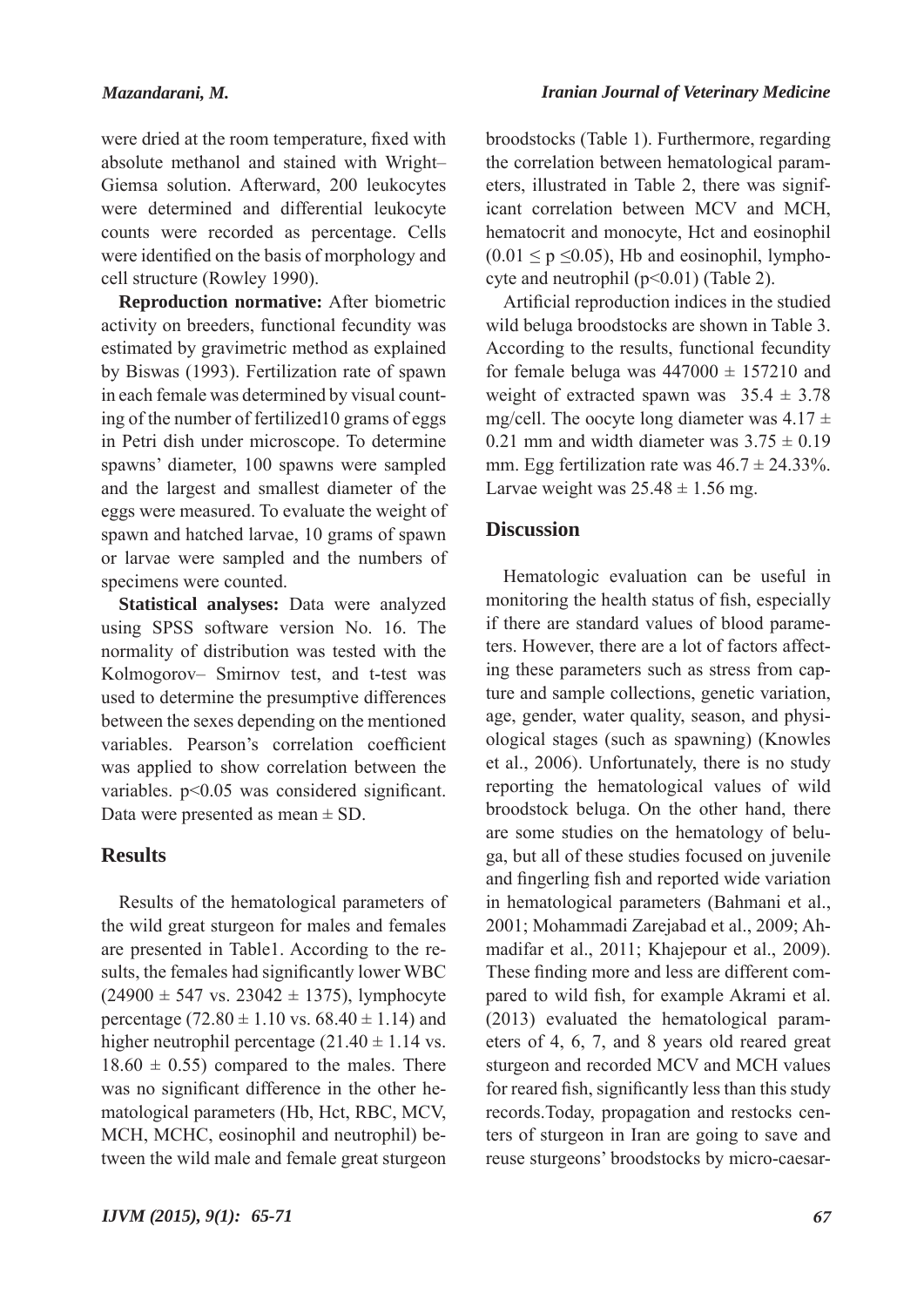#### *Hematological characteristics and... Mazandarani, M.*

Table 1. Difference in hematological characteristics of wild male and female *H. huso*. (p<0.05; t-test; n=7 male and 7 female). (\*) Significant at  $0.01 \leq p \leq 0.05$  level (2-tailed). <sup>(\*\*)</sup> Significant at  $0.01$  level (2-tailed).

|                                         | <b>Males</b>      | <b>Females</b>   | P value    |
|-----------------------------------------|-------------------|------------------|------------|
| $WBC$ (cell/ $\mu$ l)                   | $24900 \pm 547$   | $23042 \pm 1375$ | 0.023      |
| RBC ( $\times$ 10 <sup>6</sup> cell/µl) | $0.50 \pm 0.02$   | $0.49 \pm 0.06$  | 0.745      |
| Hemoglobin $(mg/dl)$                    | $11.12 \pm 1.26$  | $12.18 \pm 1.03$ | 0.184      |
| Hematocrit $(\% )$                      | $32.3 \pm 5.20$   | $35.4 \pm 3.36$  | 0.301      |
| $MCH$ (pg)                              | $221.9 \pm 35.2$  | $249.6 \pm 35.4$ | 0.250      |
| MCV(f)                                  | $645.5 \pm 133.4$ | $723.9 \pm 98.4$ | 0.321      |
| MCHC (g/dl)                             | $34.63 \pm 1.59$  | $34.58 \pm 3.59$ | 0.976      |
| Monocyte $(\% )$                        | $4.00 \pm 2.73$   | $3.20 \pm 0.84$  | 0.561      |
| Neutrophil $(\%)$                       | $18.60 \pm 0.55$  | $21.40 \pm 1.14$ | $0.001*$   |
| Eosinophil $(\% )$                      | $4.60 \pm 2.19$   | $7.00 \pm 1.22$  | 0.074      |
| Lymphocyte $(\% )$                      | $72.80 \pm 1.10$  | $68.40 \pm 1.14$ | $0.0001**$ |

Table 2. The correlation coefficient between blood parameters of wild beluga sturgeon. (\*) Correlation is significant at the 0.01 ≤p≤0.05 level (2- tailed). (\*\*) Correlation is significant at the 0.01 level (2 -tailed); Lym=lymphocyte, Neut=neutrophil, Eos=eosinophil, Mon=monocyte.

|             | <b>RBC</b> | Hct     | H <sub>b</sub> | <b>MCH</b> | <b>MCV</b> | <b>MCHC</b> | Mon     | Eos      | <b>Neut</b> | Lym       |
|-------------|------------|---------|----------------|------------|------------|-------------|---------|----------|-------------|-----------|
| <b>WBC</b>  | 0.69       | $-0.29$ | $-0.13$        | $-0.61$    | $-0.72$    | 0.22        | 0.10    | $-0.36$  | $-0.08$     | 0.26      |
| <b>RBC</b>  |            | 0.093   | 0.047          | $-0.75$    | $-0.64$    | $-0.013$    | 0.008   | $-0.56$  | 0.30        | 0.14      |
| Hct         |            | 1       | 0.68           | 0.36       | 0.70       | $-0.59$     | $0.83*$ | $-0.83*$ | 0.10        | $-0.14$   |
| Hb          |            |         |                | 0.62       | 0.49       | 0.18        | $-0.54$ | $0.89**$ | 0.22        | $-0.46$   |
| <b>MCH</b>  |            |         |                | 1          | $0.81*$    | 0.25        | $-0.33$ | 0.67     | $-0.14$     | $-0.18$   |
| <b>MCV</b>  |            |         |                |            | 1          | $-0.04$     | $-0.60$ | 0.71     | $-0.21$     | 0.02      |
| <b>MCHC</b> |            |         |                |            |            |             | 0.51    | $-0.11$  | 0.08        | $-0.30$   |
| Mon         |            |         |                |            |            |             |         | $-0.74$  | $-0.07$     | $-0.06$   |
| Eos         |            |         |                |            |            |             |         | 1        | 0.34        | $-0.48$   |
| Neut        |            |         |                |            |            |             |         |          | 1           | $-0.89**$ |

Table3. Artificial reproduction normative of wild great sturgeon broodstocks.

|                                     | <b>Standard deviation</b> | Average | <b>Minimum</b> | <b>Maximum</b> |
|-------------------------------------|---------------------------|---------|----------------|----------------|
| Total length (Cm)                   | 30.96                     | 227.2   | 200            | 276            |
| Body weight (kg)                    | 53.75                     | 136.2   | 89             | 223            |
| Total weight of extracted ovum (kg) | 4.9                       | 13.2    | 6.8            | 18             |
| Oocyte long (mm)                    | 0.21                      | 4.17    | 3.94           | 4.38           |
| Oocyte width (mm)                   | 0.19                      | 3.75    | 3.44           | 3.9            |
| Weight of spawn (mg)                | 3.78                      | 35.4    | 33             | 42             |
| Functional fecundity (number)       | 157210                    | 447600  | 224000         | 612000         |
| Egg fertilization $(\% )$           | 24.33                     | 46.7    | 27.1           | 78.8           |
| Larvae weight after hatch (mg)      | 1.56                      | 25.48   | 25             | 27             |

ean operation; thus, every preclinical finding can be useful for health monitoring and healing management. Hematological parameters of juvenile and fingerling beluga have been recorded in a wide range by Hoseinifar et al. (2011), Mohammadi Zarejabad et al. (2009), Ghomi et al. (2011) and Yousefi et al. (2012). The results of mentioned studies were higher than the results of our study on wild beluga sturgeon. In the present study, there were significant differences between males and females in the quantity of WBC, neutrophil, and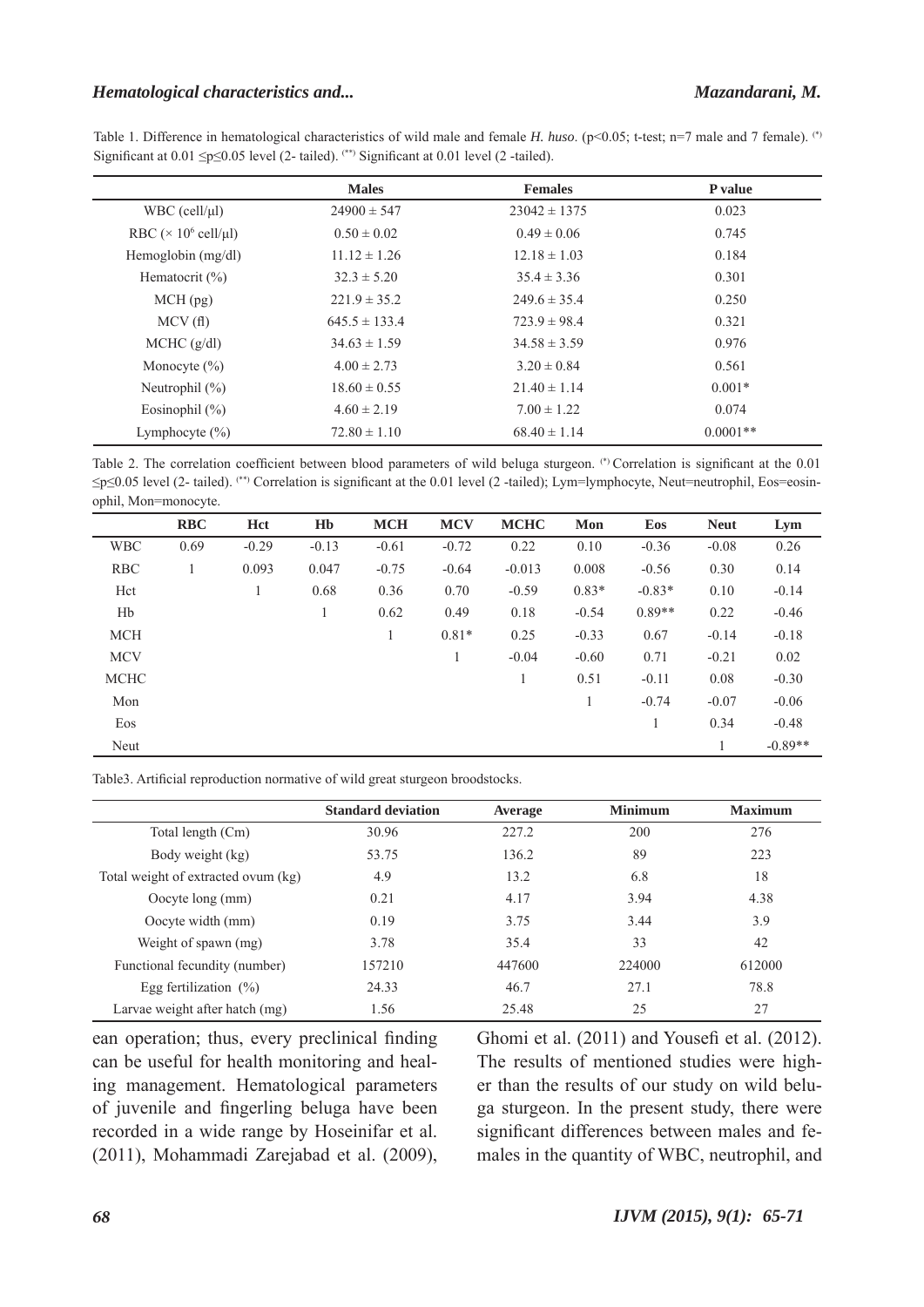*Iranian Journal of Veterinary Medicine*

lymphocyte. In the other reports, differences between sexes in quantity of some blood parameters were recorded in reared sturgeons; for example, Bahmani et al. (2001) reported that there were significant differences in Hb, RBC, WBC, neutrophil, lymphocyte and eosinophil between reared male and female beluga. The reason of such contradictory results is not clear; however, it could be related to methodological differences or different response of males and females to stress. Studies on other species reported different effects of fish sex on hematological and biochemical variables too; there was significant difference in WBC between male and female Persian sturgeons, *Acipenser persicus*; although Hb, RBC and WBC differential count showed no variation between the sexes (Bahmani et al., 2001). In a similar study, there were significant differences in some blood biochemical parameters between genders (Asadi et al., 2006). Murray (1984) showed that Hb, RBC, MCV, MCHC and eosinophil values were significantly affected by the fish sexes in bluegill, *Lepomis macrochirus*; whereas, Hct, MCH, lymphocyte, and neutrophil were not. Matsche et al. (2013) reported similarity of Hct, WBC, total protein, albumin, globulin, and urea values in short nose sturgeon, *Acipenser brevirostrum*, between genders; however, serum calcium and glucose levels were sex-dependent. None the less, in ship sturgeon, *Acipenser nuventris* broodstocks, there was no significant difference in blood parameters between males and females (Mazandarani et al., 2013). The mentioned studies showed that the effect of fish sex on hematological parameters is affected by other factors such as fish species, sampling, and life stage, which should be taken into account in the studies.

In the present study, there was correlation be- tween MCV and MCH that was expected because of the relation between Hb and RBC and hematocrit. The correlation between lymphocyte and neutrophil can be due to the fact that lymphocyte and neutrophil comprise of more than 90% of leukocytes. The correlation between hematocrit and monocyte, Hct and eosinophil, and Hb and eosinophil for broodstocks can be due to the low numbers of specimens (sturgeon population in the Caspian Sea is going to vanish; therefore, it is not possible to collect enough samples) or might be because of the physiological stage of spawning and stress. For more accurate judgment about correlations of hematological parameters in broodstocks, larger sample size is needed. Reproduction normative is revealed in Table 3. In this study, relative fecundity was near 10% and was in standard range; however, the percent of egg fertilization was lower than standard in comparison with other reports (Kireeva et al., 2013). This can be due to numerous reasons such as low number of specimens, high stress during capture and storage, different situation, and other conditions.

The present results are valuable, because hematological studies on beluga are rare, especially in wild broodstocks . In other words, knowledge on health and physiological condition of beluga broodstocks can help to protect and conserve this endangered species.

### **Acknowledgments**

We would like to thank the staff of Sturgeon Propagation and Rearing Centre of Shahid-Marjani (Gorgan, Iran) for their kind help and special thanks to Mr. Pasandi for his assistance.

#### **References**

- Ahmdifar, E., Akrami, R., Ghelichi, A., Zare-1. jabad, A.M. (2011) Effects of different dietary prebiotic inulin levels on blood serum enzymes, hematologic, and biochemical parameters of great sturgeon (*Huso huso*) juveniles. Comp Clin Pathol. 20: 447–451.
- Akrami, R., Gharaei, A., Karami, R. (2013) 2. Age and sex specific variation in hematologi-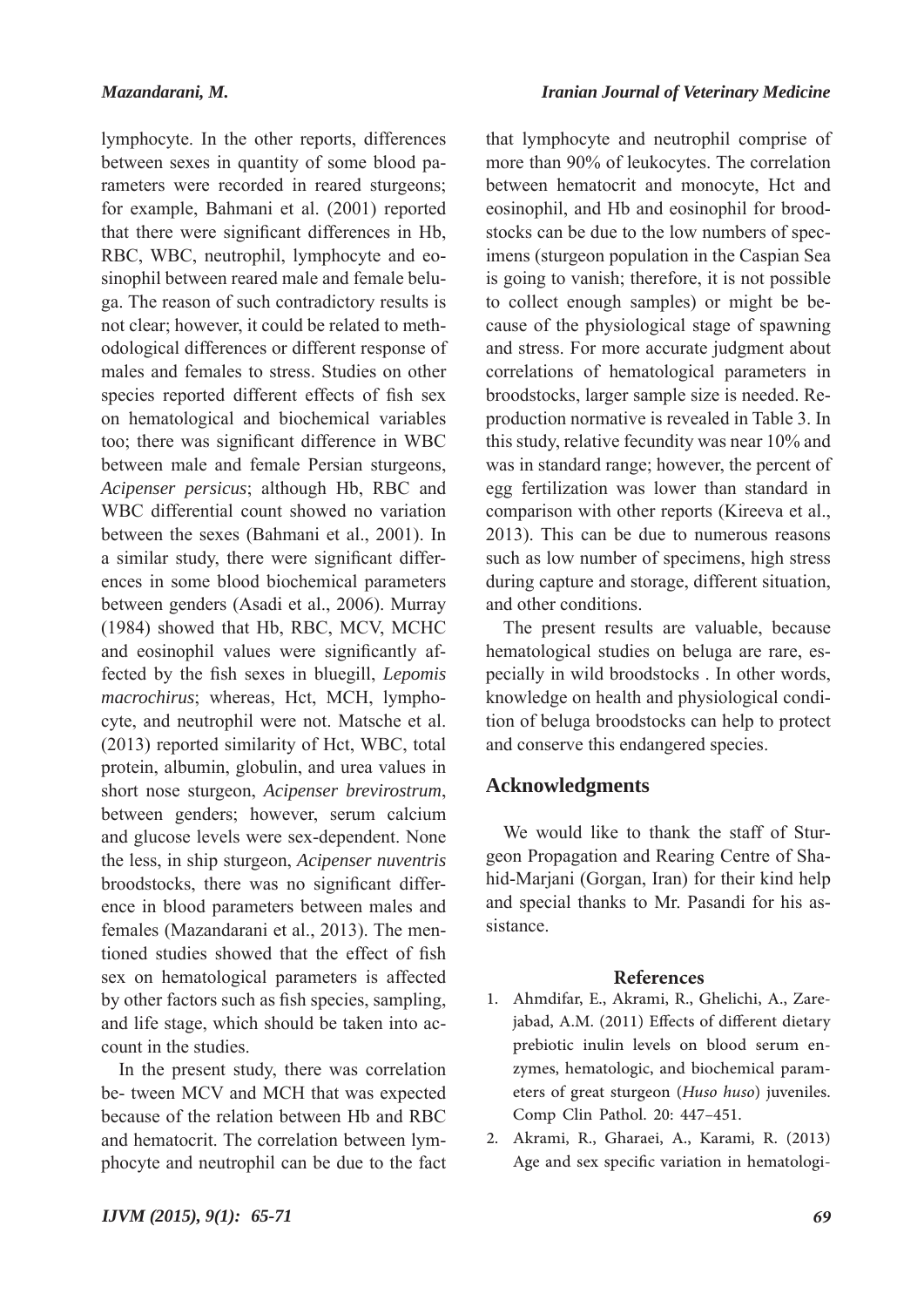cal and serum biochemical parameters of Beluga (*Huso huso* Linnaeus, 1758). Int J Aquat Biol. 1: 132-137

- 3. Asadi, F., Masoudifard, M., Vajhi, A., Lee, K., Pourkabir, M., Khazraeinia, P. (2006) Serum biochemical parameters of *Acipenser persicus*. Fish Physiol Biochem. 32: 43-47.
- Bahmani, M., Kazemi, R., Donskaya, P. (2001) 4. A comparative study of some hematological features in young reared sturgeons (*Acipenser persicus* and *Huso huso*). Fish Physiol Biochem. 24: 135-140.
- 5. Barton, B.C. (2002) Stress in fishes: A diversity of responses with particular reference to changes in circulating corticosteroids. Integr Comp Biol. 42: 517–525.
- 6. Biswas, S.P. (1993) Manual of Methods in Fish Biology. South Asian Publisher, New Delhi, India.
- 7. Blaxhall, P.C., Daisley, K.W. (1973) Routine haematological methods for used with fish blood. J Fish Biol. 5: 771-781.
- Clauss, T.M., Dove, A.D., Arnold, J.E. (2008) 8. Hematologic disorders of fish. Vet Clin North Am: Exotic Anim Pract. 11: 445-462.
- 9. Dacie, J.V., Lewis, S.M. (2001) Practical Haematology.  $(9<sup>th</sup> ed.)$  Churchill Livingstone, London, UK.
- 10. Drabkin, D.L., Austin, J.H. (1935) Spectrophotometric studies, II. Preparation from washed blood cells; nitric oxide haemoglobin and sulphaemoglobin. J Biol Chem 112: 51–65.
- Ghomi, M.R., Nazari, R.M., Poorbagher, H., 11. Sohrabnejad, M., Jamalzadeh, H.R., Ovissipour, M., Molla, A.E., Zarei, A. (2011) Effect of photoperiod on blood parameters of young beluga sturgeon (*Huso huso* Linnaeus, 1758). Comp Clin Pathol. 20: 647–651.
- 12. Hickey Jr, C.R. (1982) Comparative hematology of wild and captive cunners. Trans Am Fish Soc. 111: 242-249.
- 13. Hoseinifar, S.H., Mirvaghefi, A., Merrifield, D., MojaziAmiri, B., Yelghi,S., DarvishBastami, D. (2011) The study of some haematological and serum biochemical parameters of

juvenile beluga (*Huso huso*) fed oligofructose. Fish Physiol Biochem. 37: 91–96.

- 14. Khajepour, F., Hosseini, S.A., Hoseini, S.M. (2011) Study on some hematological and biochemical parameters of juvenile beluga (*Huso huso*) fed citric acid supplemented diet. Glob Vet. 7: 361-364.
- 15. Kireeva, I.U., Viarhun, O.A. (2013) Fish-breeding and biological results of spawning campaign for Beluga reproduction. World Appl Sci J. 25: 1530-1535.
- 16. Knowles, S., Hrubec, T.C., Smith, S.A., Bakal, R.S. (2006) Hematology and plasma chemistry reference intervals for cultured shortnose sturgeon (*Acipenser brevirostrum*). Vet Clin Pathol. 35: 434-440.
- 17. Matsche, M.A., Rosemary, K.M., Brundage, H.M., O'Herron, J.C. (2013) Hematology and plasma chemistry of wild shortnose sturgeon *Acipenser brevirostrum* from Delaware River, USA. J Appl Ichthyol. 29: 6-14.
- 18. Mazandarani, M., Taheri Mirghaed, A.T., Ghorbani Nasrabadi, R., Kakulaki, Sh. (2013) Aspect of some hematological parameters of ship sturgeon (*A. nudiventris*). Iranian Hournal of Aquatic Animal Health. 1: 8-14.
- Mohammadi Zarejabad, A.,Jalali, M.A., Su-19. dagar, M., Pouralimotlagh, S. (2009) Hematology of great sturgeon (*Huso huso* Linnaeus, 1758) juvenile exposed to brackish water environment. Fish Physiol Biochem. 36: 655–659.
- Mohammadi Zarejabad, A.M., Jalali, M.A., 20. Sudagar, M., Pouralimotlagh, S., Bastami, K.D. (2010) Effects of rearing temperature on hematological and biochemical parameters of great sturgeon (*Huso huso* Linnaeus, 1758) juvenile. Comp Clin Pathol. 19: 367–371.
- 21. Murray, S.A. (1984) Hematological study of the bluegill, *Lepomis macrochirus* Raf. Comp-Biochem Physiol. 78A: 787-791.
- 22. Rowley, A.F. (1990) Collection, separation and identification of fish leukocytes. In: Techniques in Fish Immunology—I. Van Muiswinkel, W,B. (ed.). SOS Publications, Fair Haven, NJ, USA.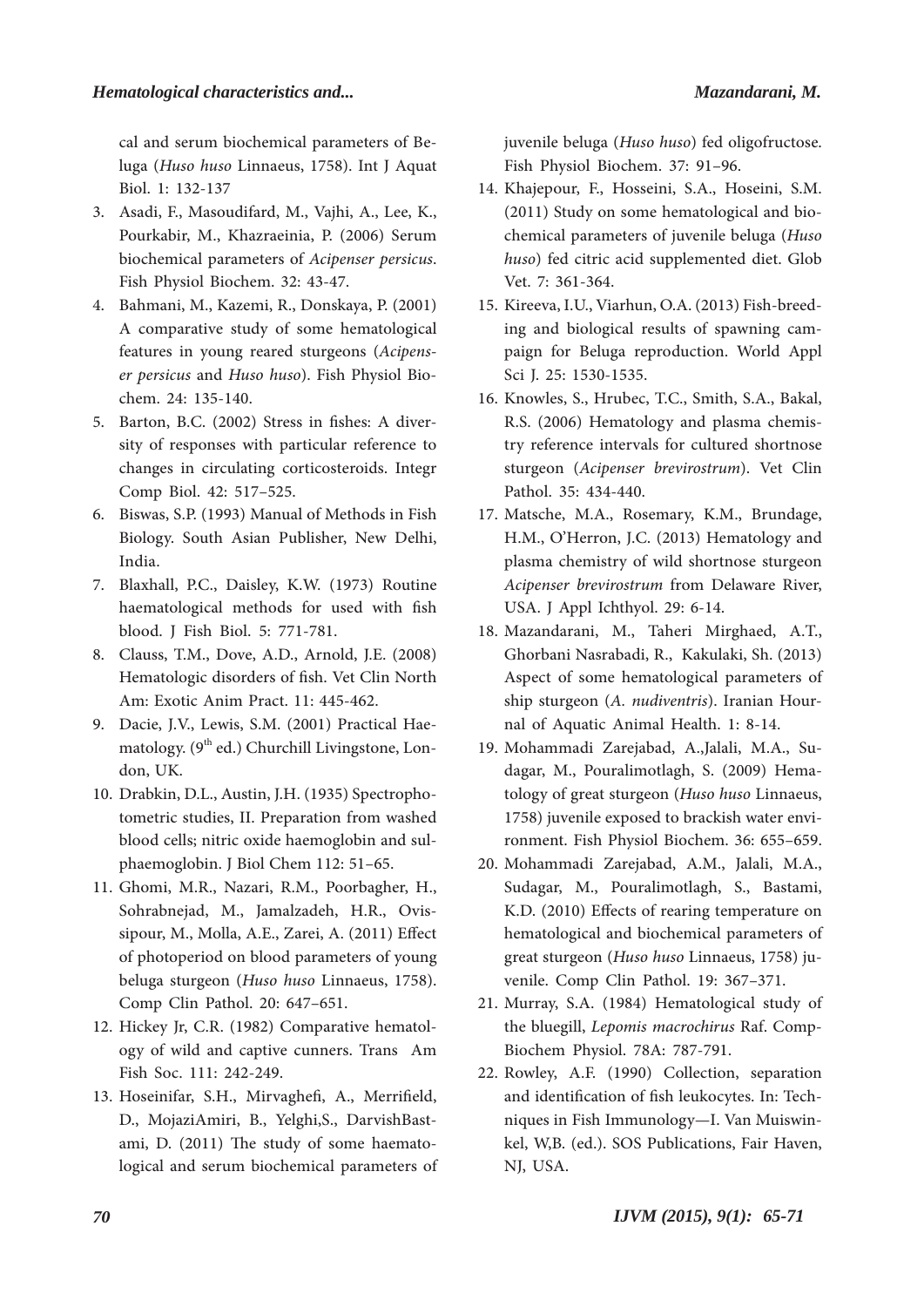### *Mazandarani, M.*

- 23. Snieszko, S.F. (1960) Microhaematocrit as a tool in fisheries management. Special Scientific Report—Fisheries. U. S. Department of the Interior. Fish and Fisheries Wildlife, Washington, DC, USA.
- Wendelaar Bonga, S.E. (1997) The stress re-24. sponse in fish. Physiol Rev. 77: 591–625.
- 25. Yousefi, M., Abtahi, B., AbedianKenari, A. (2012) Hematological, serum biochemical parameters, and physiological responses to acute stress of Beluga sturgeon (*Huso huso*, Linnaeus 1785) juveniles fed dietary nucleotide. Comp Clin Pathol. 21: 1043–1048.